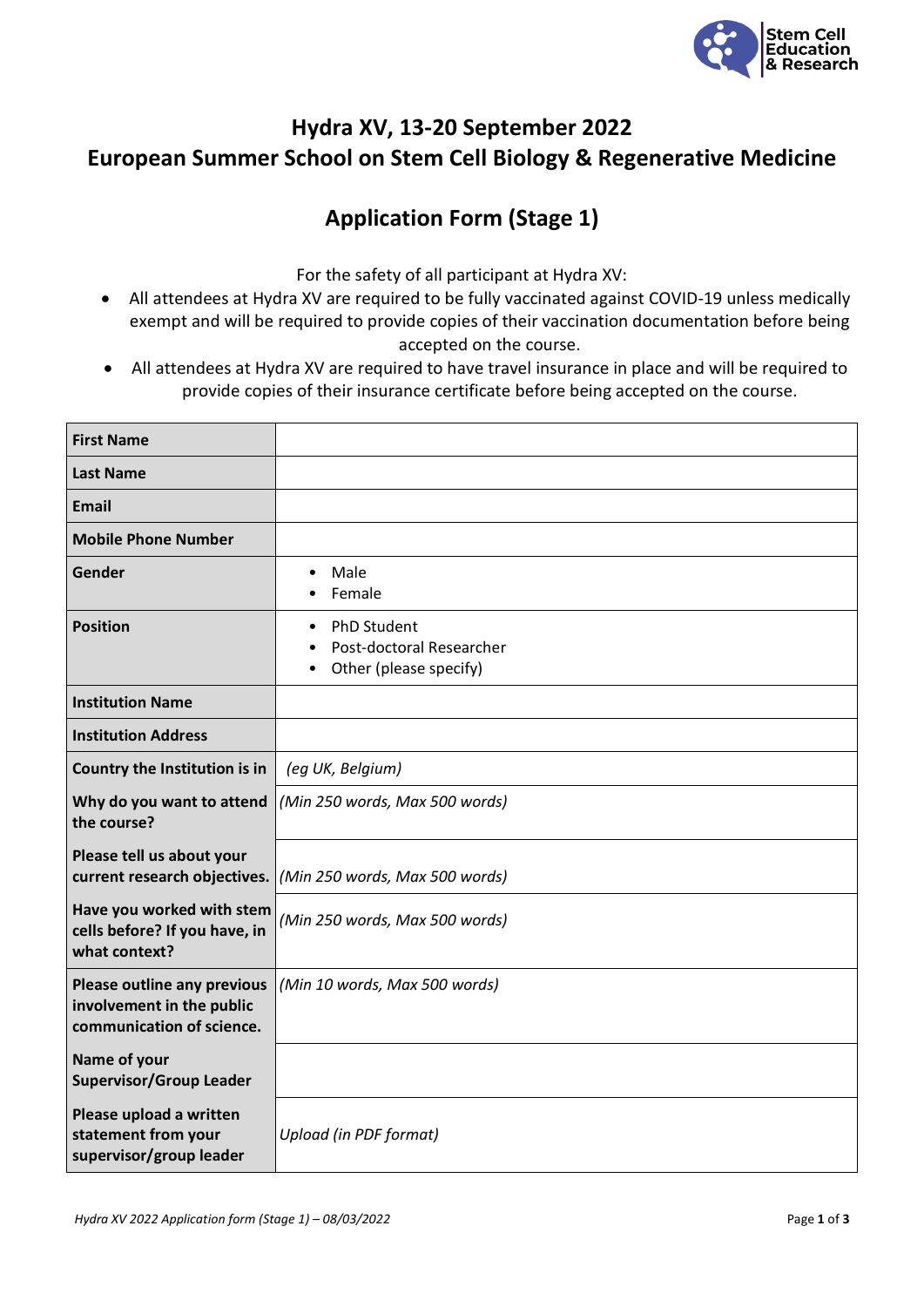

| about your suitability for<br>this course.                                                                           |                                                                                                                                                                                                                                                                       |
|----------------------------------------------------------------------------------------------------------------------|-----------------------------------------------------------------------------------------------------------------------------------------------------------------------------------------------------------------------------------------------------------------------|
| <b>Upload your CV</b>                                                                                                | <b>Upload CV (PDF format)</b>                                                                                                                                                                                                                                         |
| Do you require a visa to<br>travel to Greece?                                                                        | Yes<br>No                                                                                                                                                                                                                                                             |
| Who will be paying your<br>delegate fee?                                                                             | I will be paying my delegate fee<br>My Institution will be paying my delegate fee<br>Unknown at present                                                                                                                                                               |
| Are you a student from one<br>of these consortia?                                                                    | reNEW<br>٠<br>NSC-reconstruct<br>I'm not from either of these consortia                                                                                                                                                                                               |
| Who will be paying your<br>travel costs?                                                                             | I will be paying my own travel costs<br>٠<br>My Institution will be paying my travel costs<br>٠<br>Unknown at present<br>$\bullet$                                                                                                                                    |
| How did you hear about this<br>course?                                                                               | Recommended by a previous Hydra attendee<br>From my Institution<br>$\bullet$<br>Email from Hydra Summer School<br>$\bullet$<br>Previous knowledge of the course<br>Other (please specify)                                                                             |
| Do you agree to take any<br><b>COVID-19 lateral flow tests</b><br>as may be required by the<br>organisers?           | Yes<br><b>No</b>                                                                                                                                                                                                                                                      |
| Do you confirm you will<br>have appropriate travel<br>insurance in place prior to<br>attendance at the course?       | I confirm I will have travel insurance in place and will share a copy of the<br>documentation with the organisers if offered a place.<br>I will NOT have travel insurance                                                                                             |
| Do you confirm you will<br>inform the organisers if you<br>test positive for COVID-19<br>whilst at the course?       | Yes, I will inform the organisers if I test positive for COVID-19<br>No, I will NOT agree to inform the organisers.                                                                                                                                                   |
| Are you fully vaccinated<br>against COVID-19?                                                                        | • I am fully vaccinated against COVID-19 and will provide copies of my<br>vaccination documentation.<br>I am not vaccinated against COVID-19<br>I am medically exempt from COVID-19 vaccinations and can provide<br>$\bullet$<br>documentary evidence from my doctor. |
| Would you like to be placed<br>on a waiting list if you are<br>not successful in the first<br>stage of applications? | Yes<br>No                                                                                                                                                                                                                                                             |
| Any other information you<br>would like to provide<br>regarding your application                                     | (Max 500 characters)                                                                                                                                                                                                                                                  |